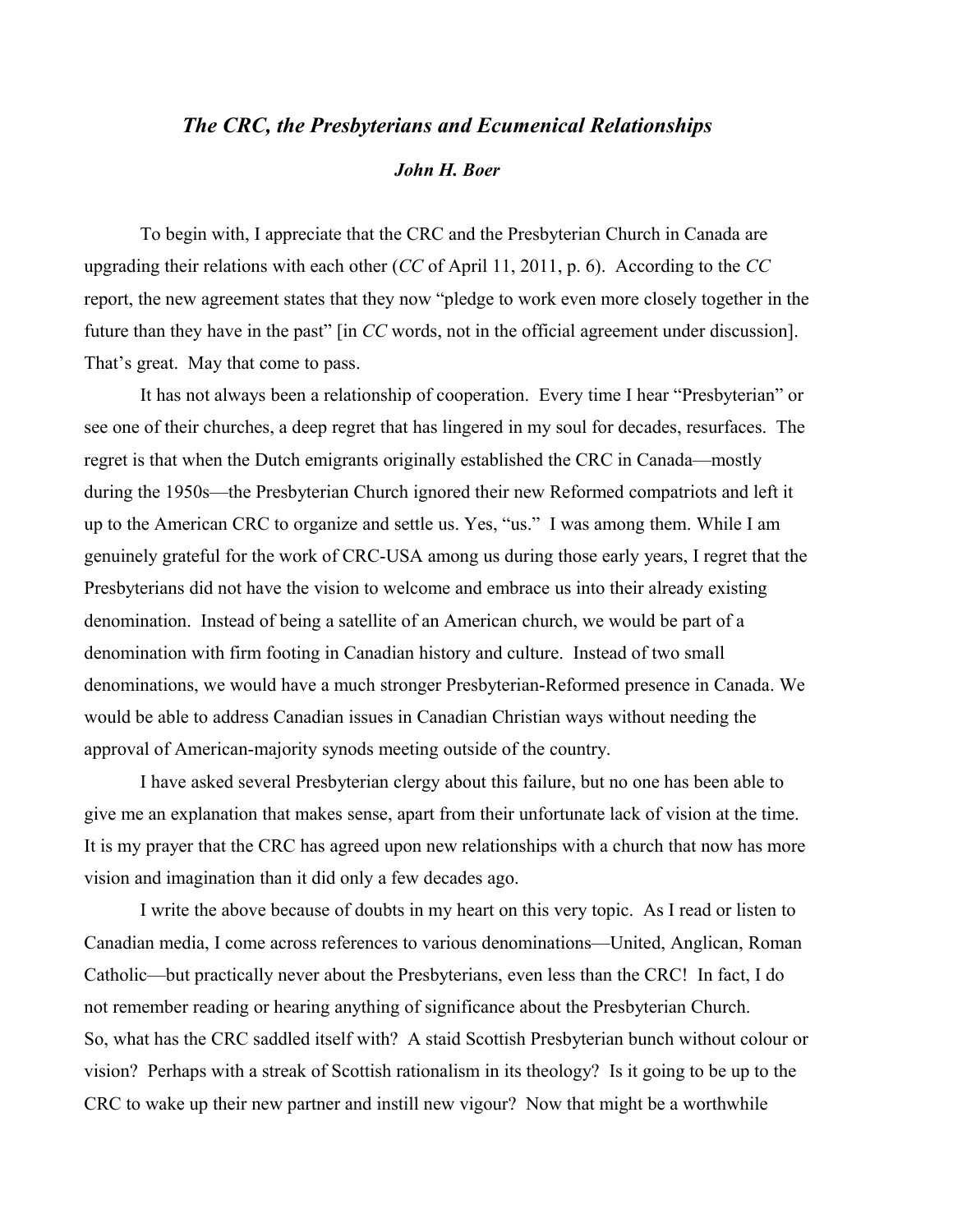mission in itself, but is the Presbyterian Church going to accept such a role on the part of the CRC? Besides, does the *CRC* have enough vision and imagination to stimulate others? I have a personal reason for these questions as well. My wife and I live in downtown Vancouver. We divide our time between the Vancouver CRC, our root church, which is located some distance from us, and downtown churches within a ten- minute walk, our community churches. We have found the Baptist and United churches much more lively and interesting than the Presbyterian Church, which is closest to us geographically. An reflection, perhaps, of the previous paragraph.

A related issue is the lack of information among the CRC membership about such ecumenical partnerships and co-operative ventures. The *CC* article indicates that the two churches have cooperated with each other in the past. Again, great—but how and where? Certainly not on the local level that I am familiar with. It's as if the Presbyterians don't exist. It is time that denominational officials involved in such interdenominational ventures disseminate information about these projects. That holds not only for CRC-Presbyterian relationships, but for all other ecumenical relations as well. Neither the clergy nor the bureaucrats in Burlington or Grand Rapids own the church. The CRC is not a democracy, but neither is it supposed to have a hierarchy of professionals who play out their personal visions for the denomination behind the scenes and at best give brief reports to some obscure committees and eventually to the Board of Trustees or whatever they are called these days. The black hole of ecumenical relationships in the CRC needs to be lit up so that the membership be more involved, especially at local levels. At the moment, that level hardly plays any role all. What is the point of interdenominational networking relationships if nothing happens locally? That local church is not a mere inconvenience that is milked to pay for these ventures; it is the core, the real church. *It is time that black hole be lit up and the membership be informed of and participate in these activities* 

## *for which they pay but not pray, let alone indicate their approval or otherwise, simply because they are kept in ignorance.*

If we're going to have relationships with the Presbyterians, let us start locally—in Port Alberni, in Saskatoon, in Milford. Occasional combined services to begin with? I am going to write my CRC Council to get that ball rolling locally. No better place to start. In the meantime, would our representatives in Burlington provide us with more information, please? Bruce